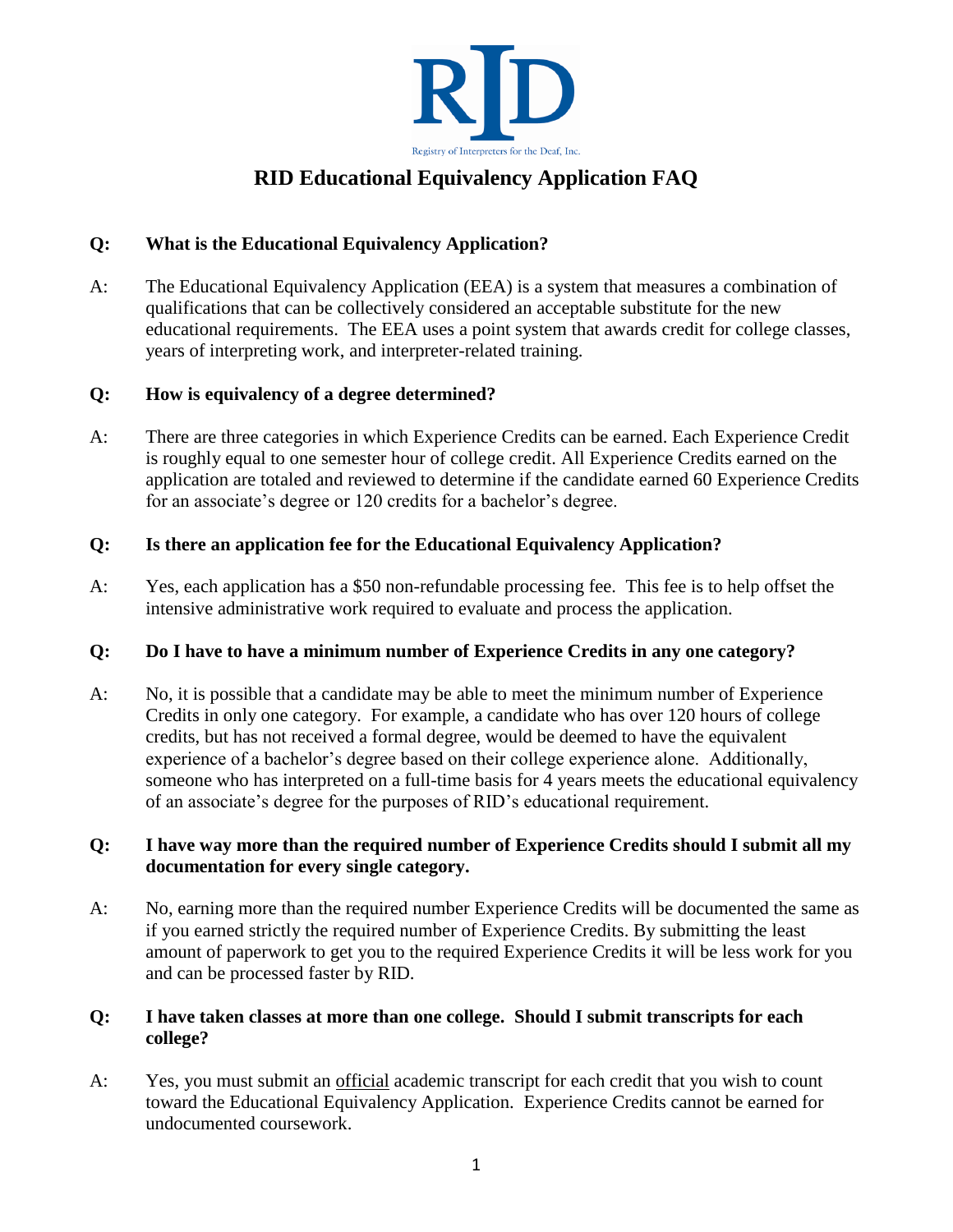#### **Q: My school is mailing my academic transcript directly to RID. Can I send documents separately?**

A: No, send only completed applications with full documentation. You are welcome to have your official academic transcript sent to your home address and after opening the official transcript from the envelope, send us the original or a scanned copy along with your complete application.

#### **Q: What is the difference between semester hours and quarter hours?**

A: Most college and university schedules are built on either a semester or quarter hour system. If your classes met for 15 weeks, your college was probably based on a semester hour schedule. If your classes met for only 12 weeks, your college was probably based on a quarter hour schedule. Because of the difference in contact hours between these systems, semester hour classes earn slightly more Experience Credits than quarter hour classes.

#### **Q: Are college credits accepted from any institution?**

A: College credits will be accepted if they are received on an official academic transcript and are from an accredited institution.

#### **Q: How do I calculate my experience as an interpreter?**

A: For each year that you have worked as an interpreter, you must determine if you worked for a single employer or multiple employers. Additionally, you must determine if you worked on a part-time or full time basis. Once you have determined the number of years you have worked, enter those numbers in the appropriate field on the form and calculate your Experience Credits.

# **Q: What information must be provided on my Interpreting Experience letter?**

A: To apply credit towards Interpreting Experience the provided letter must state 1) that you worked as an interpreter, 2) how many years you have worked and 3) how many hours a week you have worked.

#### **Q: What is the difference between "Single Employer" and "Multiple Employers/Freelance Interpreting?"**

A: "Single Employer" is for contracted/staff employees. "Multiple Employers/Freelance Interpreting" is for individuals working for multiple agencies and or working as a selfemployed Freelance Interpreter. When possible please provide proof by submitting a letter from the employer. Freelance Interpreters may submit a notarized letter.

#### Q: What is the company I used to work for is no longer active? How do I get a letter from **them?**

A: If you are unable to obtain a letter from the employer you may submit a notarized letter stating 1) that you worked as an interpreter, 2) how many years you have worked and 3) how many hours a week you have worked.